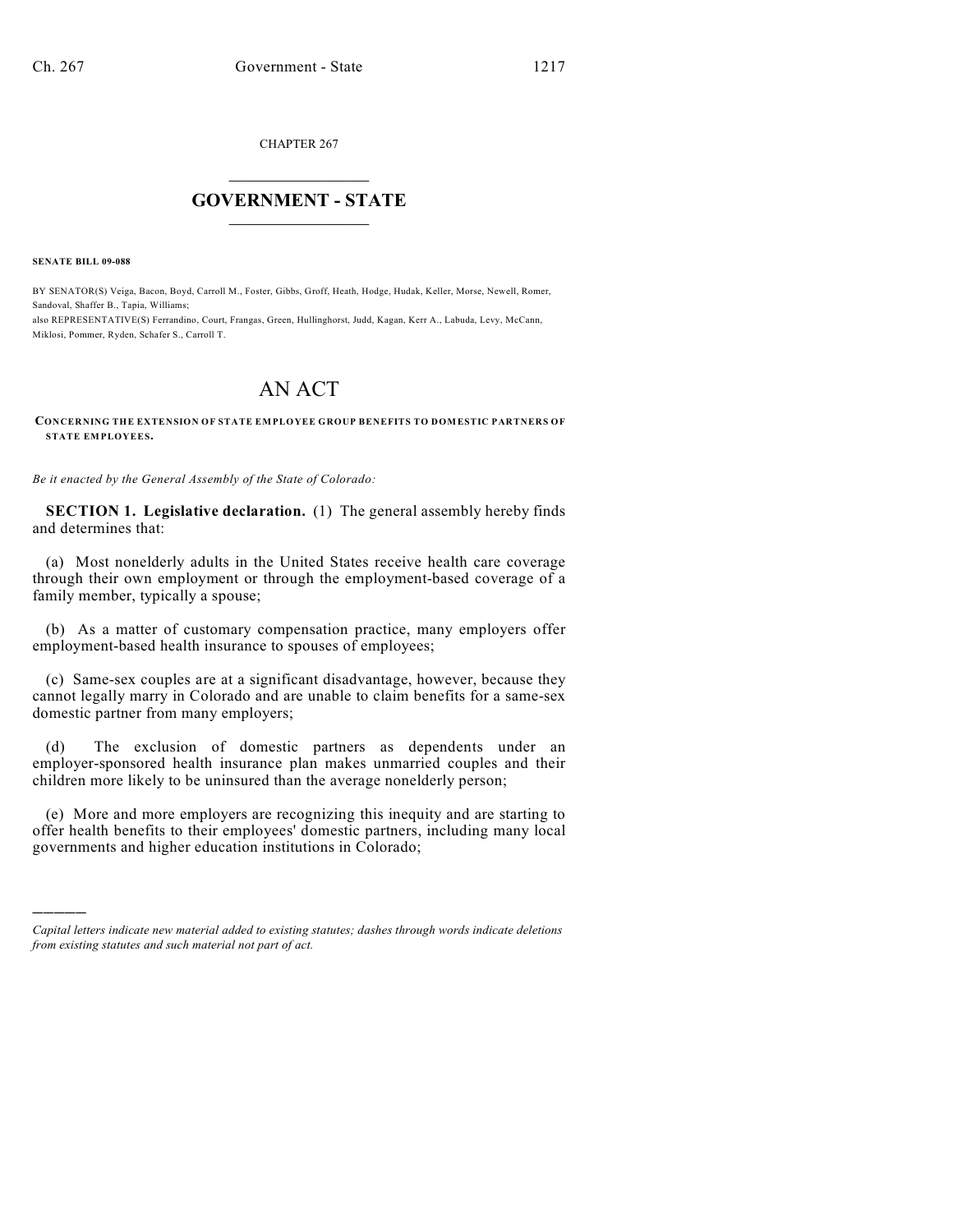1218 Government - State Ch. 267

(f) Employers who offer domestic partner benefits are at a competitive advantage over those employers who do not offer such benefits as they are able to offer a more comprehensive benefits package, as part of the overall compensation, to recruit and retain skilled employees;

(g) The state must remain a competitive employer in the market, recruiting and retaining the best employees for state government positions by offering an attractive and comprehensive compensation and benefits package; and

(h) It is therefore important for the state to offer domestic partner benefits to its state employees in order to give the state a competitive edge in attracting and retaining qualified individuals for employment with the state.

**SECTION 2.** 24-50-603 (5), Colorado Revised Statutes, is amended, and the said 24-50-603 is further amended BY THE ADDITION OF A NEW SUBSECTION, to read:

**24-50-603. Definitions.** As used in this part 6, unless the context otherwise requires:

(5) "Dependent" means:

(a) An employee's legal spouse; each unmarried child, including adopted children, stepchildren, and foster children, through the end of the month in which the child turns nineteen years of age, for whom the employee is the major source of financial support or for whom the employee is directed by court order to provide coverage; each unmarried child nineteen years of age, through the end of the month in which that child is no longer a full-time student in an educational or vocational institution, but no longer than through the end of the month in which the full-time student turns twenty-four years of age, and for whom the employee is the major source of financial support or for whom the employee is directed by court order to provide coverage; or an unmarried child of any age who has either a physical or mental disability, as defined by the carrier, not covered under other government programs, and for whom the employee is the major source of financial support or for whom the employee is directed by court order to provide coverage;

(b) Any person authorized by the director to be a dependent in response to statutory changes made to mandated coverage for group benefits insurance pursuant to title 10, C.R.S.; The director shall specify

(c) AN EMPLOYEE'S DOMESTIC PARTNER, AS AUTHORIZED BY THE DIRECTOR BY RULE ADOPTED IN ACCORDANCE WITH ARTICLE 4 OF THIS TITLE, WHO HAS SUBMITTED DOCUMENTATION DEMONSTRATING A DOMESTIC PARTNERSHIP WITH AN EMPLOYEE AS REQUIRED BY SUCH RULES;

(d) Any additional dependants DEPENDENTS SPECIFIED BY THE DIRECTOR by rule adopted in accordance with article 4 of this title.

(6.5) "DOMESTIC PARTNER" MEANS AN ADULT, AT LEAST EIGHTEEN YEARS OF AGE: